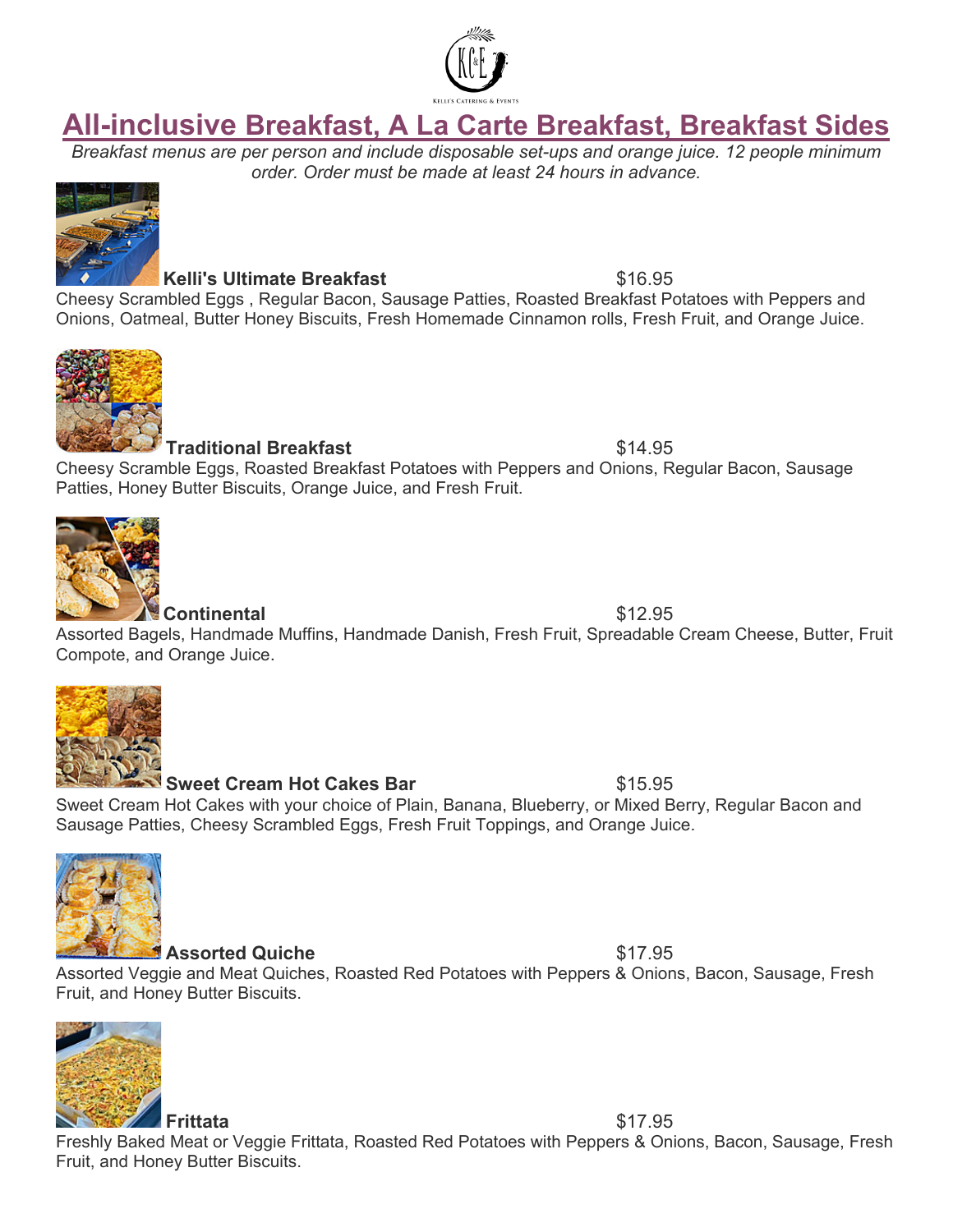



Assorted Bagels **\$19** Your Choice of Plain, Blueberry, Everything, or Assorted (Per Dozen)



# **Sweet Cream Pancakes**

Your Choice of Plain, Banana, Blueberry

| • Small         | \$35 |
|-----------------|------|
| $\bullet$ Large | \$65 |



# **Cheesy Scrambled Eggs**

Freshly Made Scrambled Eggs with Cheddar Cheese

| • Small | \$30 |
|---------|------|
| • Large | \$55 |



# **Roasted Breakfast Potatoes**

Roasted Breakfast Potatoes with Peppers and Onions

| • Small | \$30 |
|---------|------|
| • Large | \$55 |



**Regular Bacon / Sausage Patties**

| • Small | \$35 |
|---------|------|
| • Large | \$65 |

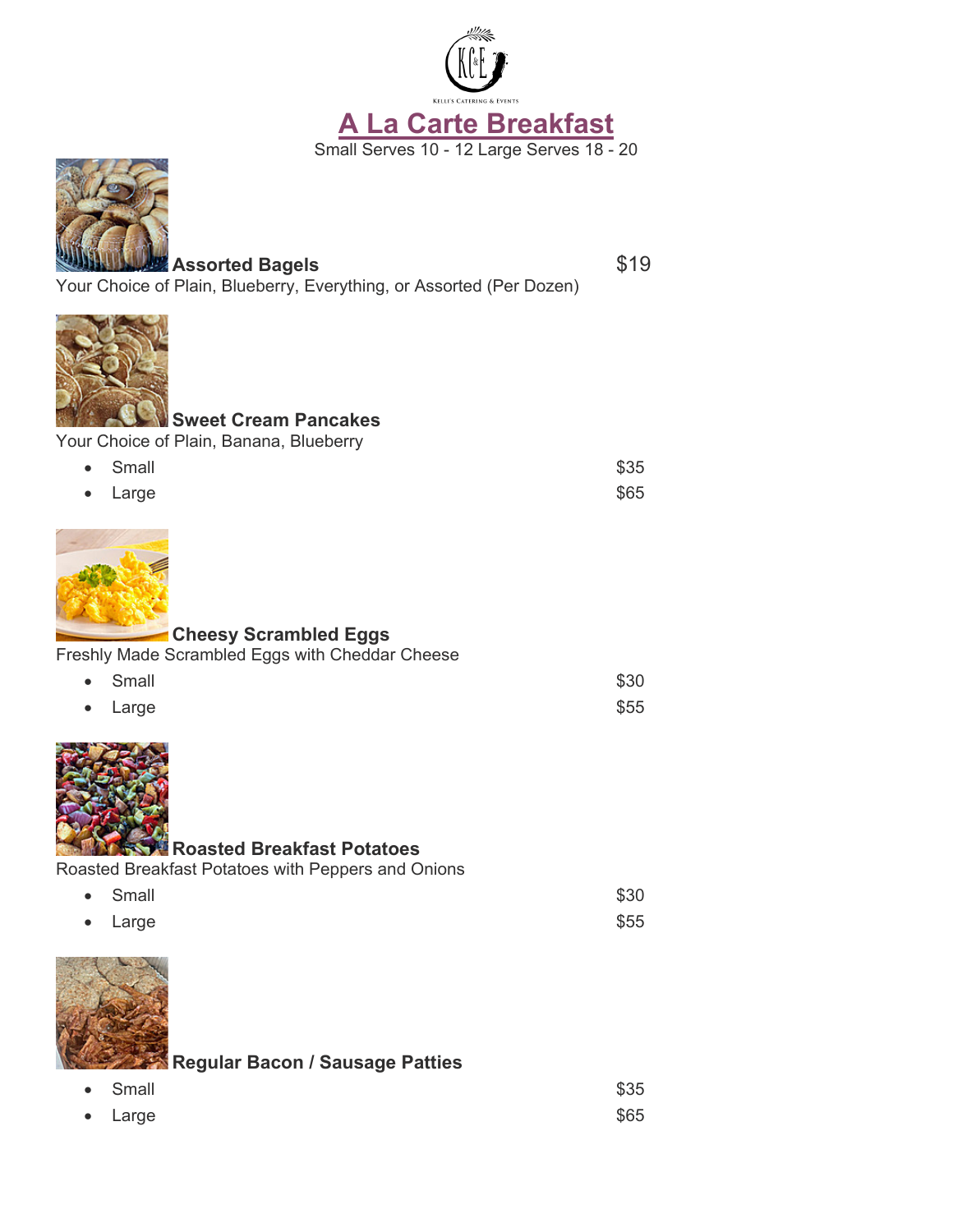



# **Premium Thick Cut Applewood Smoked Bacon \$40**

Premium Thick Sliced Applewood Smoked Bacon (Per Dozen)



# **Fresh Fruit Tray**

| <b>Fresh Seasonal Cut Fruit Tray</b> |  |
|--------------------------------------|--|
|--------------------------------------|--|

| • Small | \$53 |
|---------|------|
| • Large | \$75 |



# **French Toast**

#### Freshly Made French Toast with Powdered Sugar, Fresh Fruit and Syrup

| • Small         | \$40 |
|-----------------|------|
| $\bullet$ Large | \$70 |



# **Homemade Sausage Gravy**

Creamy and Delicious! Served with Homemade Biscuits

| • Small Pan | \$50  |
|-------------|-------|
| • Large Pan | \$110 |



#### **French Toast Casserole**

Homemade French Toast Casserole. Sweet and Delicious!

| • Small | \$40 |
|---------|------|
| • Large | \$75 |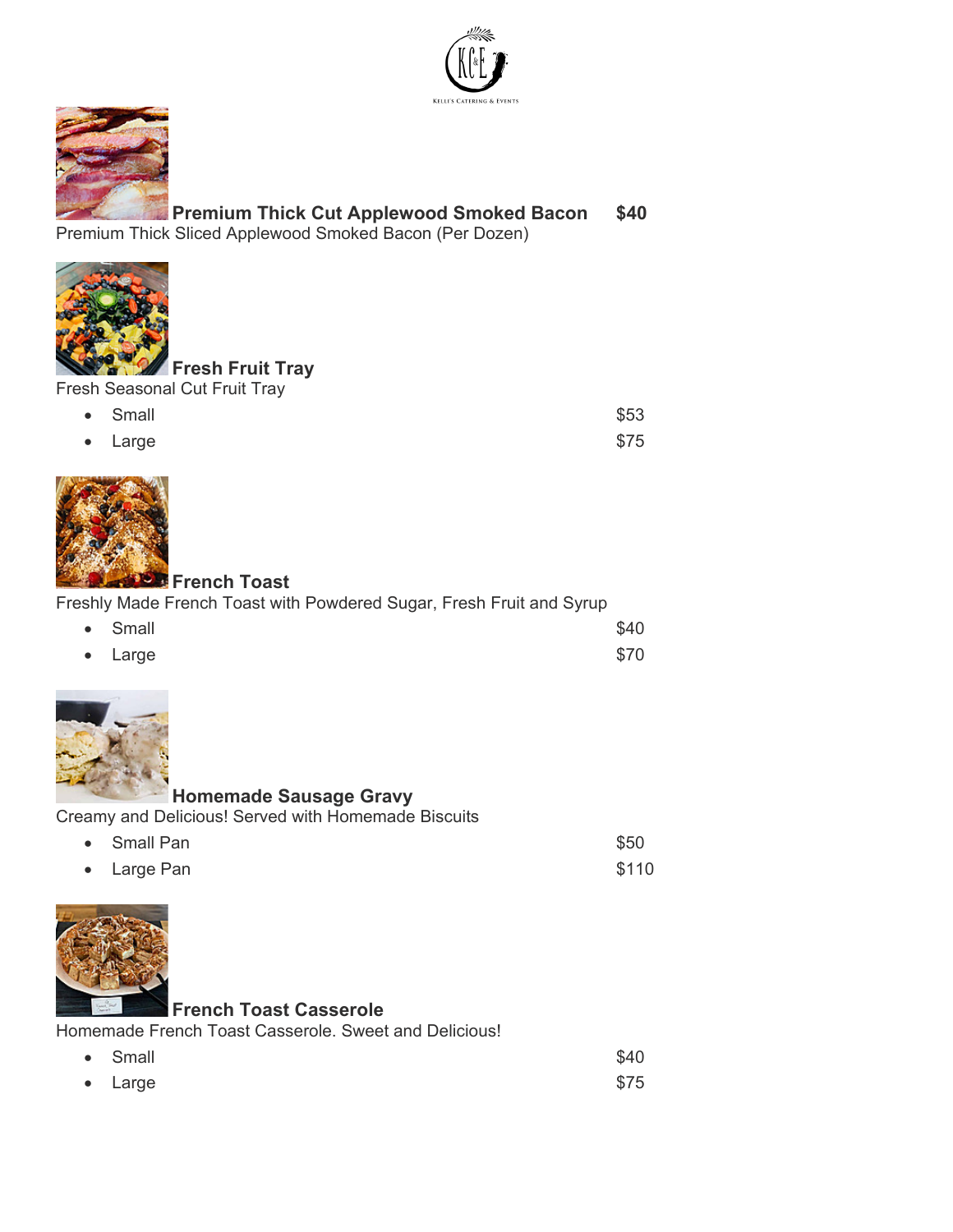



#### **Freshly made Oatmeal**

Your choice of Apple Cinnamon or Fresh Fruit and Nut

| • Small | \$35 |
|---------|------|
| • Large | \$65 |



# **Breakfast Frittatas**

Crustless Egg Casserole baked to perfection

| • Small Veggie            | \$50  |
|---------------------------|-------|
| • Large Veggie            | \$95  |
| • Small Sausage & Bacon   | \$60  |
| • Large Sausage & Bacon   | \$125 |
| • Large Tomato Basil Mozz | \$115 |
|                           |       |

• Large Ham & Swiss \$120



#### **Overnight Oats**

Whole grain oats, chia seeds, Greek yogurt, cranberries, almonds & agave.

• Small (Serves 12 People) \$47 • Large (Serves 20 People) \$85 • Individual Parfait Cups (Per Dozen) 650



# **Raisin Bran Power Protein Muffins**

Chef Val's Family recipe passed down for generations. Remade here at Kellis catering, filling and delicious. (2 Dozen Minimum)

•  $\sim$  1 Dozen  $\$29$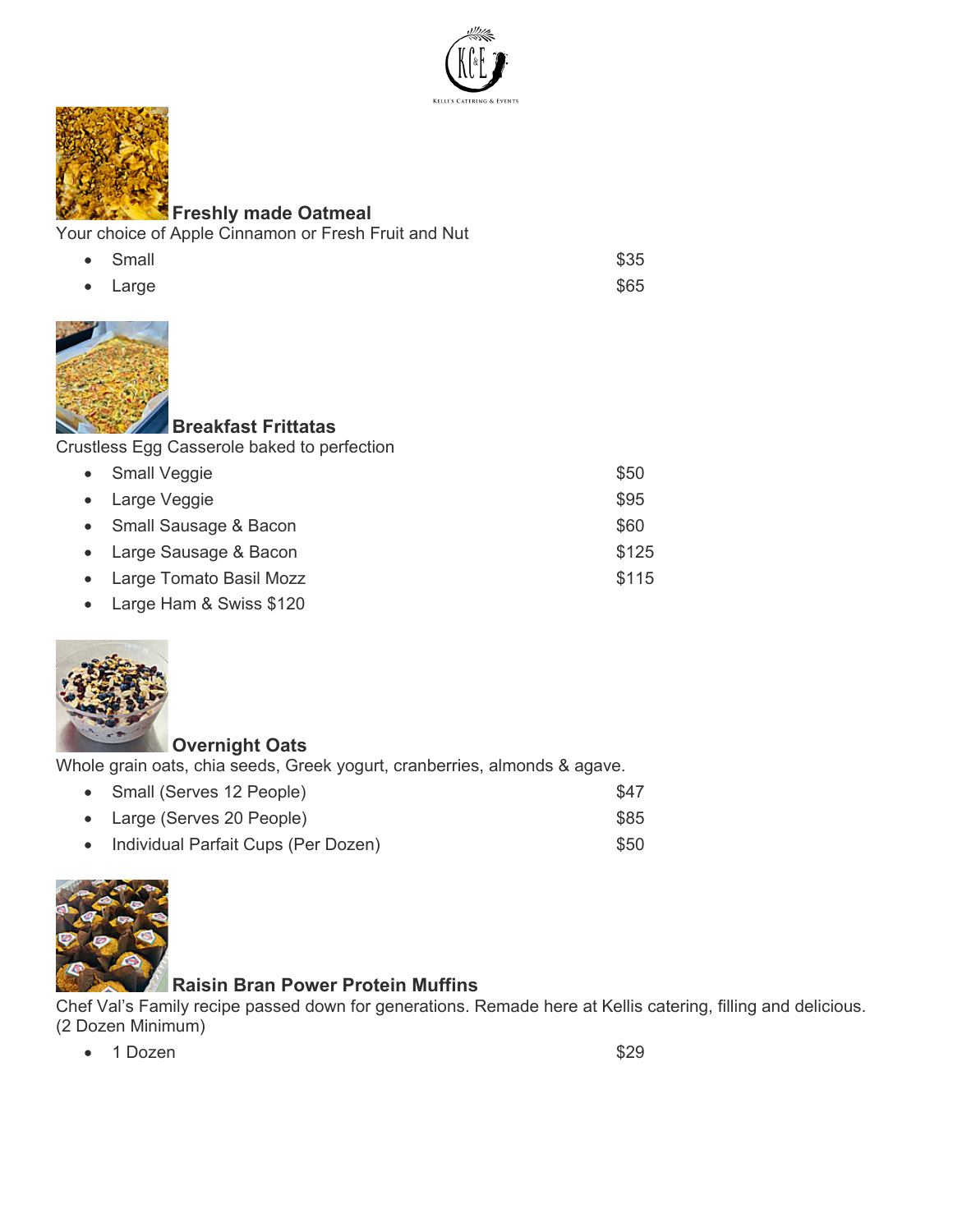

# **Breakfast Sides**



Freshly Brewed Coffee with Cups, Sugar and Cream on the Side (Serves 12)

# **Individual Juice Bottles \$2.25**

Orange Juice, Apple Juice (Per Person)



| Banana Blueberry Paleo Muffins                           | \$42 |
|----------------------------------------------------------|------|
| Freshly Baked Banana Blueberry Paleo Muffins (Per Dozen) |      |



**Pastry and Donuts \$5.25** Assorted Handmade Donuts, Muffins, Danishes and Scones (Per Person. Minimum 2 choices and 2 dozen of each choice)



**Greek Yogurt with Granola \$7.25** Greek Yogurt Cups with Granola on the Side (Per Person, 1 dozen Minimum)





**Homemade Quiche** (Price Per Pie) **\$23** Choice of: Three Cheese, Peppers and Onions, Tomato/Basil/Mozzarella (Serves 8)